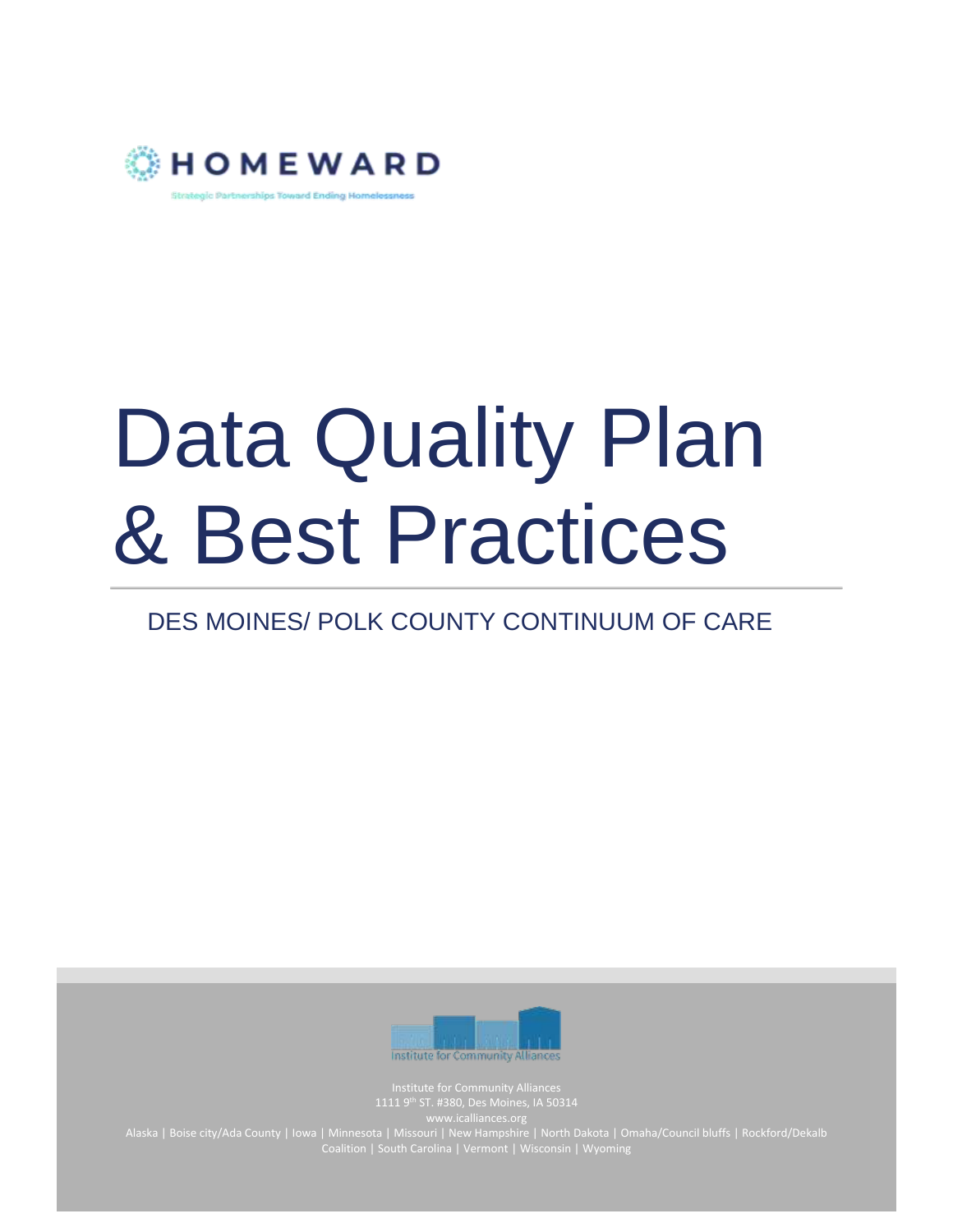



## **Table of Contents**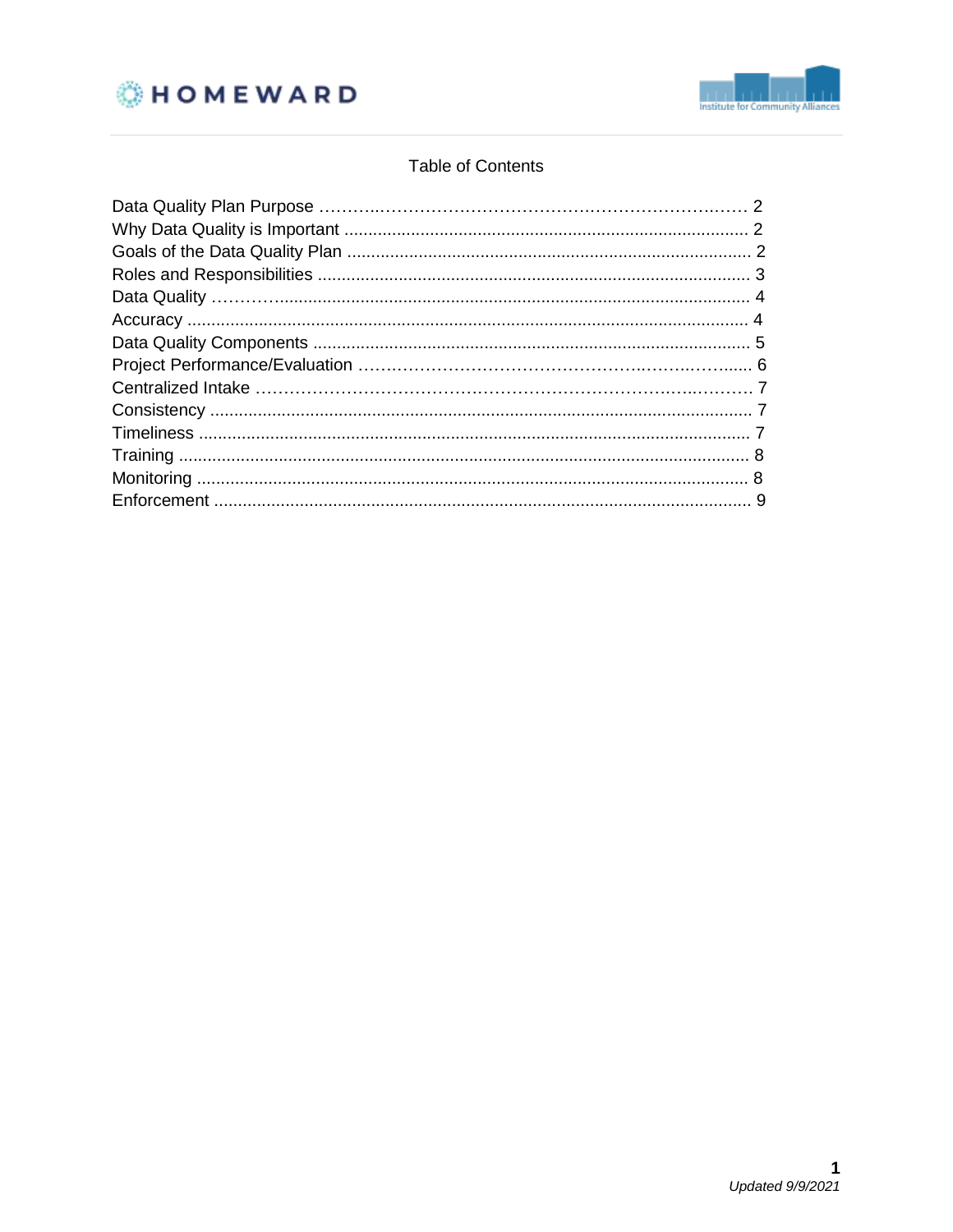



#### Data Quality Plan Intentions

This data quality plan is intended to help define an integrated plan to improve and maintain the level of data quality needed to accomplish goals and objectives. Homeless Management Information System (HMIS) Data quality is vitally important to the success of HMIS and the programs that use this database. The Department of Housing and Urban Development (HUD) monitors the quality of the HMIS data through programs such the Housing Inventory Count (HIC), the HUD System Performance Measures (SPMs) and the Notice of Funding Opportunity (NOFO). If the quality of the data is poor, HUD may refuse to grant funding or trim future funding. Funding cuts could negatively affect the Iowa program(s). Since it is imperative that the data is correct, the Institute for Community Alliances (ICA) works diligently on adhering to the HUD data standards to ensure all reports are complete, consistent, accurate, and timely. This guide outlines the data quality and best practices that HMIS encourages all users of HMIS to follow.

#### Why Data Quality is Important?

Data quality can be measured by the reliability and validity of client data collected in the HMIS for clients receiving assistance for homeless prevention and services. When reliable, accurate data is entered into the HMIS database, Homeward can portray a true accounting of the population experiencing homelessness in the Des Moines/Polk County Continuum of Care. Since the HMIS database will only process what it is given, if incorrect data is input into HMIS, the output is not likely to be useful or complete when reports are ran. ICA encourages agencies to continue addressing data quality and run reports at least monthly. You can learn how to run reports on ICA's online Learning Management System (LMS) or ask an ICA system administrator. The data standards that HMIS must follow can be found in the document titled HUD HMIS Data Standards that can be found here:

<https://files.hudexchange.info/resources/documents/FY-2022-HMIS-Data-Standards-Manual.pdf>

In coordination with Homeward and ICA, a data quality plan has been developed. The goals of this plan are to:

- Help ensure the availability of timely and accurate data
- Catch problems early and increase the usability of data.
- Prepare data for the CoC NOFO process.
- Prepare for the Point-In-Time Count-(PIT) and the Housing Inventory Count. (HIC)
- Prepare for the Longitudinal system analysis (LSA).
- Prepare and submit the HUD System Performance Measures (SPM'S)
- Prepare for other community-level reporting requests.
- Prepare for Youth Homeless Demonstration Program (YHDP) annual reporting

Agencies and program providers will also benefit from participating in this process by:

- 1) Ensuring that reports for data quality are run regularly, which results in having fewer corrections when reports are due.
- 2) Having more up-to-date information readily available to help inform program decisions, monitor client progress, and inform stakeholders about program status
- 3) Frequent data reviews support implementing changes when necessary and assist in measuring and tracking progress.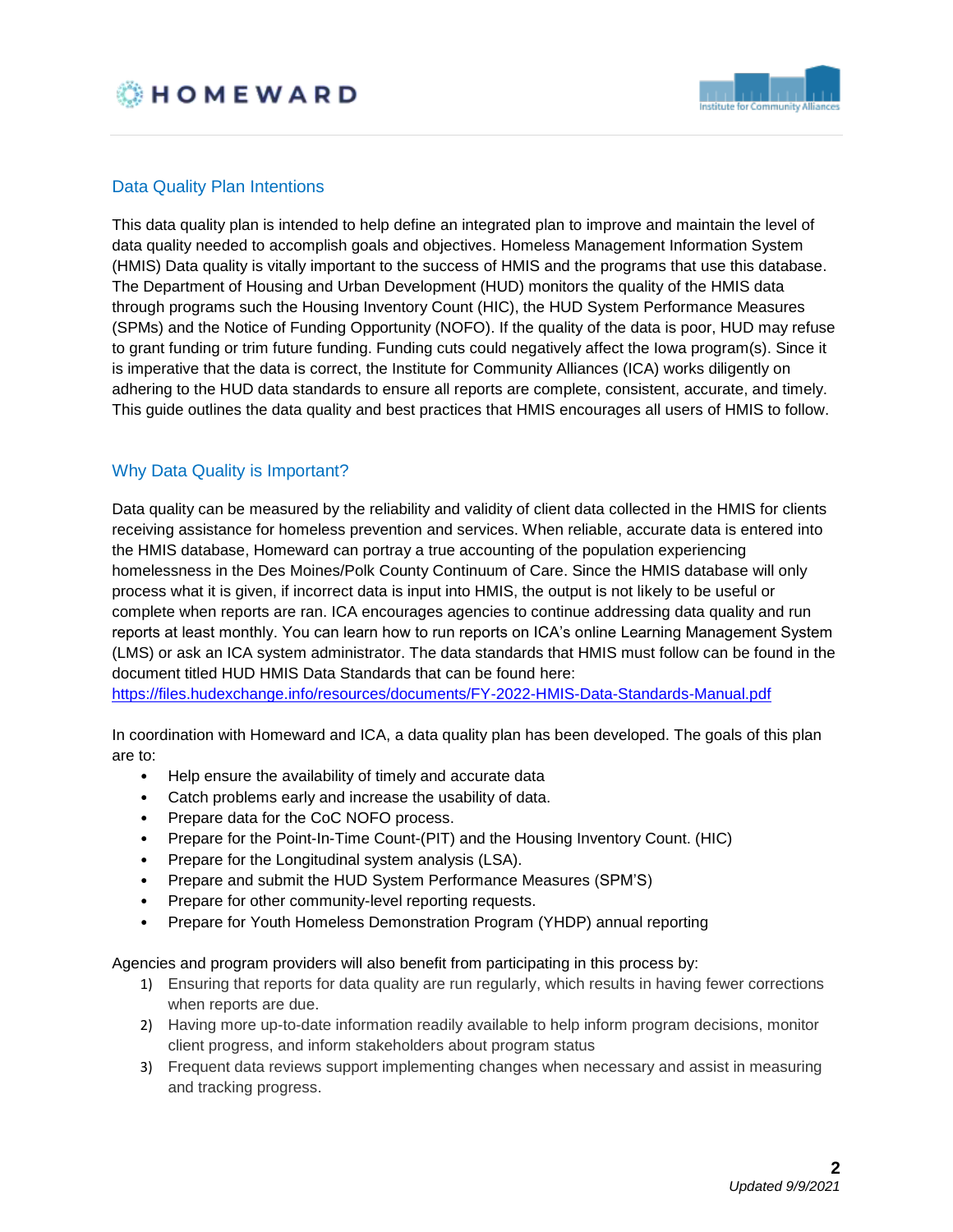



4) Having correct data entry is imperative to the ongoing funding of individual programs, in addition to the community as a whole.

#### Roles and Responsibilities

#### HMIS Lead Roles and Responsibilities

To ensure data quality, HMIS lead staff will;

- 1) Ensure compliance with the current HMIS Data Standards.
- 2) Execute a participation memorandum of understanding (MOU) with each agency/program that contributes data to the State of Iowa HMIS network. These MOUs will be renewed annually.
- 3) Provide regular and ongoing training and technical assistance and support to all homeless system agencies engaged in use of the HMIS network.
- 4) Prepare data for the CoC NOFO process.
- 5) Regularly monitor the number of homeless system agencies utilizing the network and report the percentages to Homeward.
- 6) Support the efforts of Homeward to ensure the fullest HMIS participation possible.
- 7) Coordinate a collaborative effort of the Iowa CoC Board and the Iowa Finance Authority to design a performance outcomes report, consistent with the expectations of the HEARTH Act, as well as newly developed reporting requirements. This report will be delivered to the Iowa CoC Board, and Iowa Finance Authority on a quarterly basis and will include an annual, year-end analysis.
- 8) Manage the collection of all data elements required for the Longitudinal System Analysis (LSA) and produce and upload the data as required into the HUD Homeless Data Exchange on behalf of the Des Moines/Polk County CoC and provide a report of the data to the next full Homeward Board meeting following final submission to HUD.
- 9) Required Program Reports
	- i. CoC Annual Performance Report
	- ii. CoC- Monitoring Report
	- iii. YHDP– Annual Performance Report
	- iv. PATH Annual Performance Report
	- iv. HOPWA Consolidated Annual Performance & Evaluation Report
	- v. ESG To be determined performance outcomes Reports
	- vi. SSVF Regular data uploads to VA data registry

As the HMIS lead, ICA is managing the collection of HMIS point in time related data collection, street count collection training and coordinate final reporting of required data into the Homeless Data Exchange to HUD. ICA will report to Homeward on the results of the count at the next full Board meeting following the final submission to HUD.

- 10) Coordinate and collect all housing inventory data on behalf of the Balance of State CoC and enter the relevant data into HUD's Homeless Data Exchange.
- 11) Provide a quarterly update on any changes to Homeward on HMIS bed coverage.
- 12) Prepare for the Point-In-Time Count-(PIT) and the Housing Inventory Count. (HIC)
- 13) Prepare for the Longitudinal system analysis (LSA).
- 14) Prepare for the HUD System Performance Measures.
- 15) Prepare for other community-level reporting requests.
- 16) Review the data quality reports for each CoC.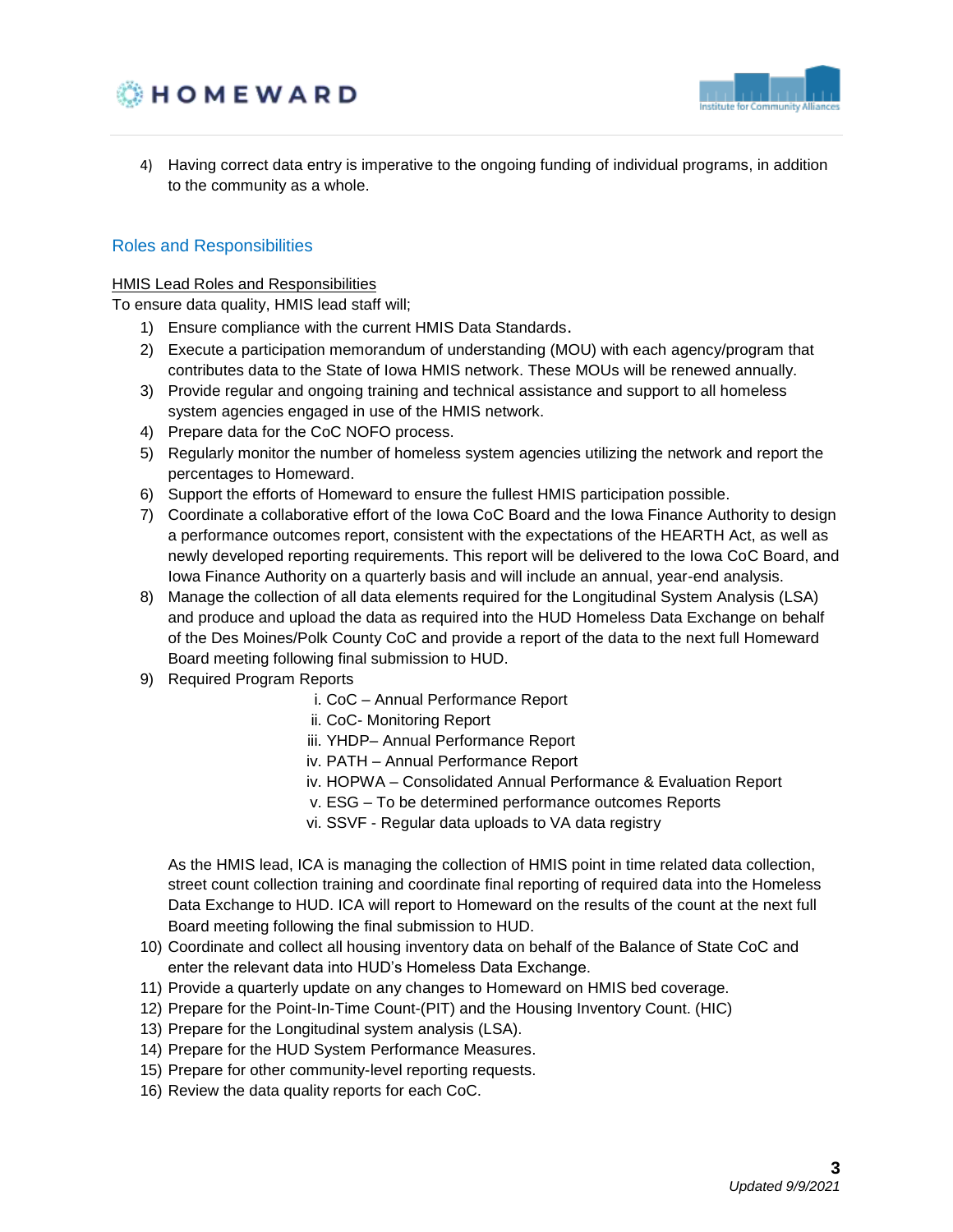



- 17) Run HUD Universal Data Elements, Data Incongruities Reports, and other data quality reports as determined by HMIS/HUD.
- 18) If a provider has data quality issues, forward the report to the provider so they can fix their data.
- 19) Review the provider list for each report.
- 20) If there are missing or incorrect providers on the list, confirm those with the program provider(s).
- 21) Notify the Executive Director if Agency Administrators are not responsive regarding any uncorrected data quality issues. End-User Role.

HMIS Agency End User Roles and Responsibilities

- 1) Attend all trainings required by HMIS utilizing ICA's online LMS.
- 2) Complete all required training within 14 days of user set up in online LMS
- 3) Sign an HMIS End User Agreement.
- 4) Review data quality reports at least monthly. (APR's/Monitoring Reports)
- 5) If you have data quality issues, correct them as soon as possible.
- 6) Let an ICA system administrator know if you have a project (ES, TH, RRH or PSH) that is missing from the list or one that should not be included. Let a system administer know if it has been discontinued.
- 7) Run data quality reports available in ART to check client data monthly. Use these data quality reports in conjunction with your existing data checking reports frequently to check your data.
- 8) At client intake, gather the most complete and accurate information you can about each client and the services they need in a timely manner.

#### HMIS Data Quality Reports

In ServicePoint, there are three reports suggested that most Agency End Users should run frequently. These reports can be used in conjunction with your current data checking reports and practices. The HMIS Lead will support providers with reports if needed.

- 1) HUD CoC APR- This data quality report facilitates the extraction of data for the completion of the CoC APR. This report should be run once a month at a minimum to confirm that complete and accurate data is being properly recorded in ServicePoint.
- 2) Data Quality Framework- This funding report displays the details behind the CoC APR report. This report consists of several tabs, each tab focusing on data quality. The report also includes features to assist in data quality monitoring such as null data flags, identification of non-HUD question values.
- 3) PC CoC Monitoring Report v06242020- This report can be in the Advanced Reporting Tool (ART) and is specific to performance evaluation.
- 4) YHDP- CoC APR

#### Why Accuracy Is Important?

Accuracy ensures that what is being recorded in a database is an accurate and true portrayal of the client's situation and the services they need. For example, if inaccurate income is recorded for a client, it could impact their eligibility for a particular program or at a broader level, it could impact an agency's score on performance indicators relative to income. Completeness means ensuring that all the appropriate and relevant data that agencies or funders need is being collected about clients and the services they are accessing. While the ability to record "Don't Know" or "Refused" responses for various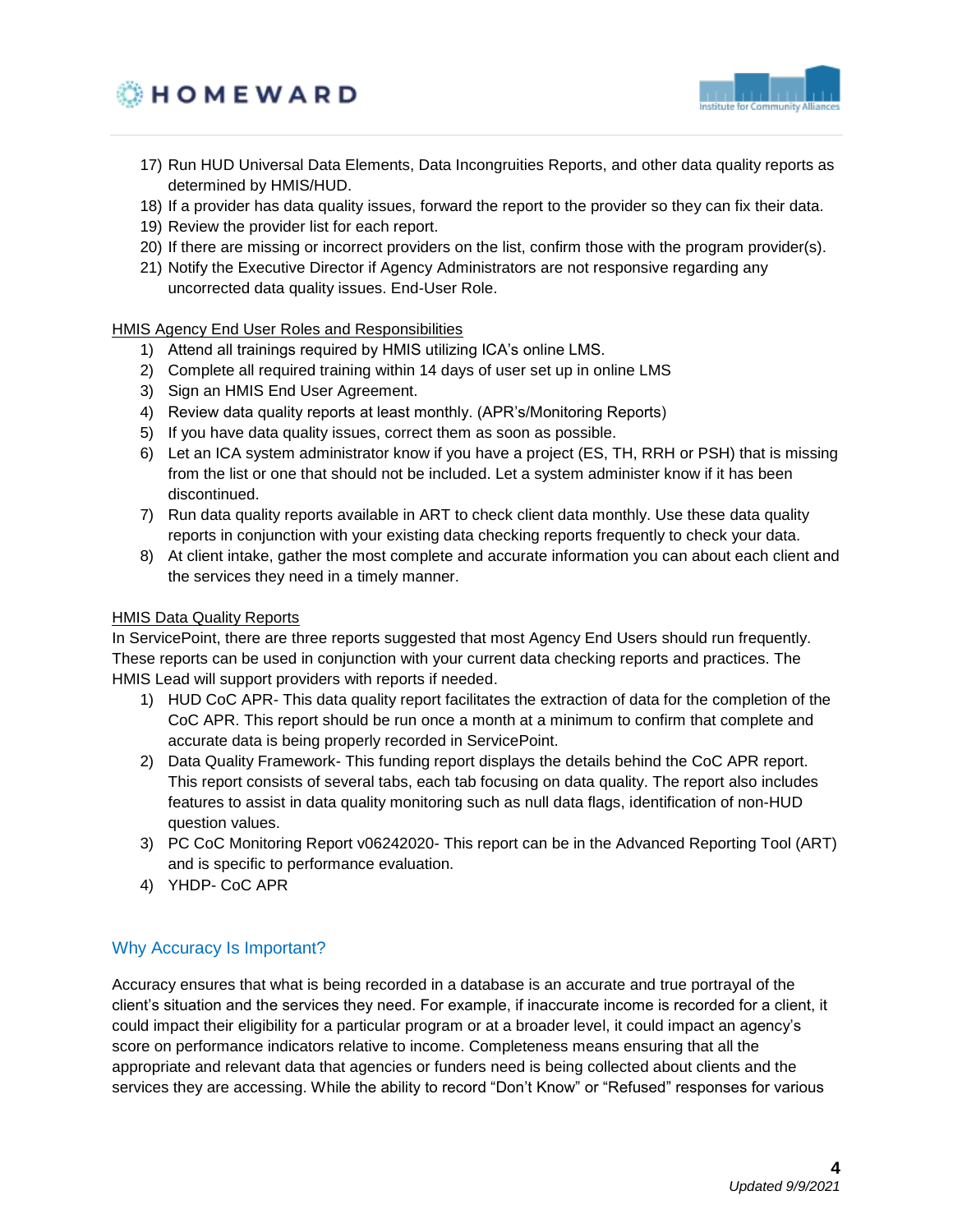



data elements ensures completeness, it does not aid in the accuracy, which is the single most important element to data quality. Complete data is required by HUD programs and is particularly important to the PIT/HIC which can affect funding for the CoC and its providers.

All agencies and staff members must utilize the same definitions for capturing data when entering data into HMIS. It is important that all users follow the HUD HMIS Data Standards, which defines each data element collected in HMIS. The HUD HMIS Data Standards document can be found at [https://files.hudexchange.info/resources/documents/HMIS-Data-Standards-Manual.pdf.](https://files.hudexchange.info/resources/documents/HMIS-Data-Standards-Manual.pdf)

- 1) Timeliness- Timeliness refers to how recent the information is in the HMIS database. How up to date the data is becomes an important component and ultimately impacts the accuracy of the data as well. For example, if a manager asks how many clients are currently in the program and no data entry has taken place, that information could not be easily pulled by the agency without pulling client hardcopy files or other spreadsheets. Additionally, if an agency serves a client and previous assistance received by the client has not been recorded or updated in HMIS, services may be duplicated. Likewise, client information may change over time. If updated information is not recorded in the system, analysis is done on old, inaccurate information. For this reason, HMIS requires all data collected to be input into HMIS within 14 business days.
- 2) Training- Training helps ensure that Agency End-Users are kept up to date on the latest ServicePoint software releases, are entering data correctly into HMIS, and are adhering to policies and procedures as defined by HUD. Training classes and resources can be found at [www.icatraining.org](http://www.icatraining.org/) where training videos and documentation including helper forms, intake forms, and workflows for multiple programs.
- 3) Monitoring- Monitoring data helps to ensure accuracy by making necessary corrections to meet the data standards outlined by HUD. This process allows the quick resolution of any data quality issues.
- 4) Incentives and Enforcement Policies- These policies are an important part of the HMIS Data Quality Plan as they provide incentives for staff and reinforce the importance of good data quality.

### Data Quality Components Detail

All client data entered in to the HMIS should reflect what the client self-reported or an accurate assessment of known information by a case manager, where indicated by the HMIS Data Standards. Data captured for entry into HMIS should be what was self-reported by the client or data known by case managers. HUD procedures allow case managers to make changes to client data not reported by the client.

All client data entered HMIS should be consistent with the type of program. Client records entered into the HMIS should reflect the client population served, match capacity of enrollment, program type, and entry/exit should fall within service parameters. This information is based on consistency of accurate data entered on clients receiving services. For example, if the program is a program for men, you should not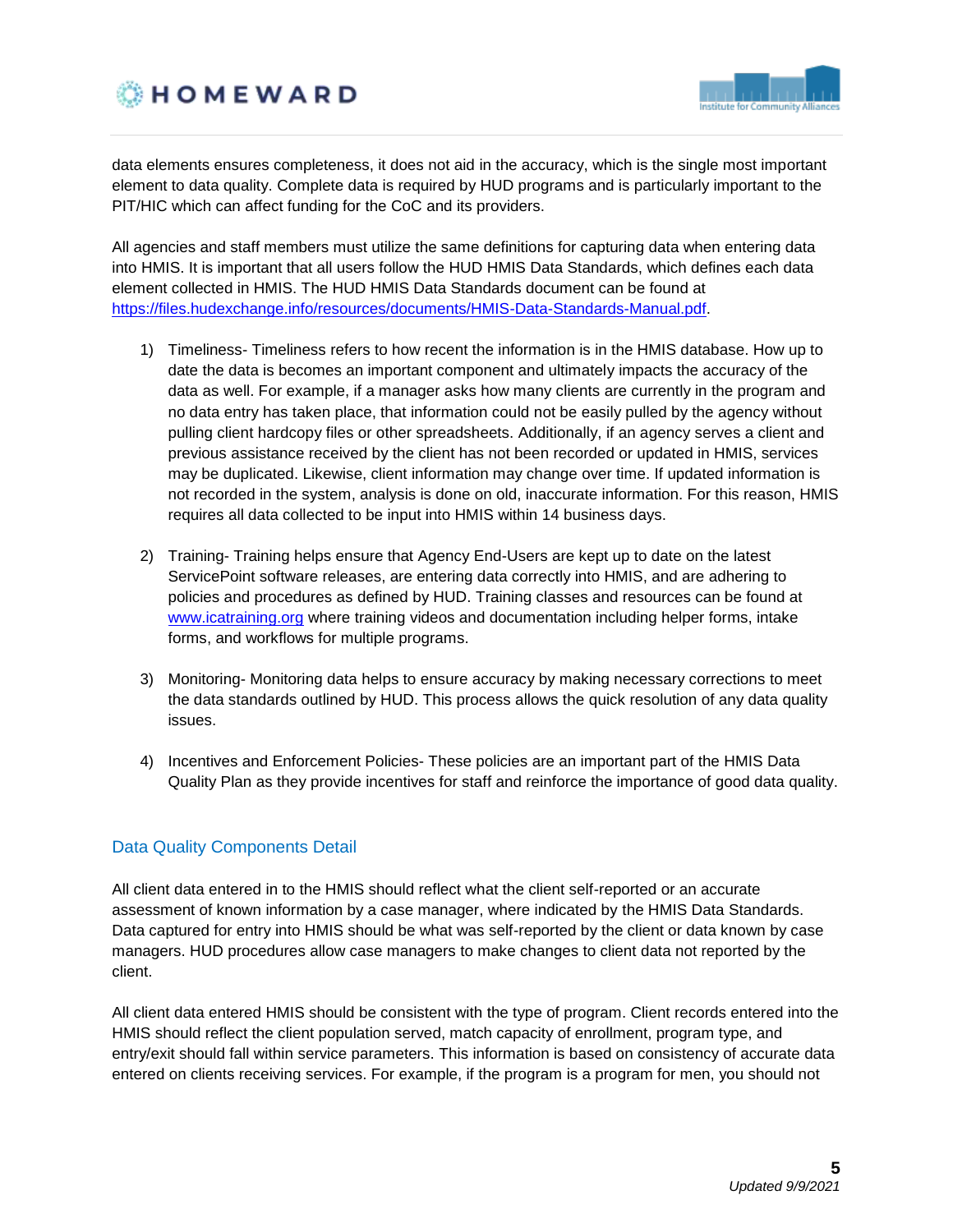



enter data on women. If your program has 20 beds; there should not be any more than 20 people in your shelter unless you are utilizing overflow beds. All Homeward Data Committees, HMIS Member Agency providers, and HMIS staff will work together to ensure accuracy of reporting. The HMIS software includes a series of reports to aid in outcome evaluation, data quality monitoring, and analysis of system trends.

- 1) Completeness
	- a. HMIS Lead in collaboration with Homeward will evaluate the quality of all HMIS User Agencies data on the completeness of the data entered using detailed Data Quality Reports (DQRs), agency reports, and other tools. Completeness is the level at which a field has been answered in whole or in its entirety. Measuring completeness can ensure that client profiles are accurately answered in whole and that an entire picture of the client situations emerges. For all clients served and entered into HMIS by an HMIS Member Agency, all system data quality fields must be completed. In HMIS, there are several data quality fields that are essential to understanding patterns of data entry and client self-reporting. These fields are part of the Universal Data Element (UDE) requirements measured for each HMIS Member Agency. These fields measure the quality of their associated fields. For example, if the Date of Birth field has been left blank, the Date of Birth Data Quality field is used to explain why the field is blank. There are three quality fields in the system: Social Security Data Quality, Date of Birth Data Quality, and Zip Code of Last Permanent Address Data Quality. These fields allow for reporting only partial answers or full answers in order receive completeness credit. These fields in conjunction with the associated data element field will be used to assess data quality issues.
- 2) Project Performance/Evaluation-
- o TH, PSH, RRH, SSO-CI, ESG ES- The period that elapses between when a client enters a program and when client information is entered into HMIS. Under 7 days average data timeliness.
	- a. Data completeness
		- i. TH, RRH, PSH, SSO-CI- <2%
	- b. Exit destination error rate
		- i. PSH: <5%
		- ii. TH, RRH: < 10%
		- iii. Single ES: <65%, Family ES: <10%
	- c. Income increases
		- i. TH Only: 35%
		- ii. PSH, RRH: 25%
	- d. Average length of time from enrollment to permanently housed
		- i. 30 days or less for all programs
	- e. Percent of successful exits
		- i. TH, RRH- 80%
		- ii. PSH- 90%
		- iii. Single ES: 15%, Family ES: 65%
	- f. Percentage of adults or Head of Household participants that met literally homeless definition prior to entry
		- i. 93%
	- g. Percent of chronic individuals served
		- i. RRH or TH Only-10%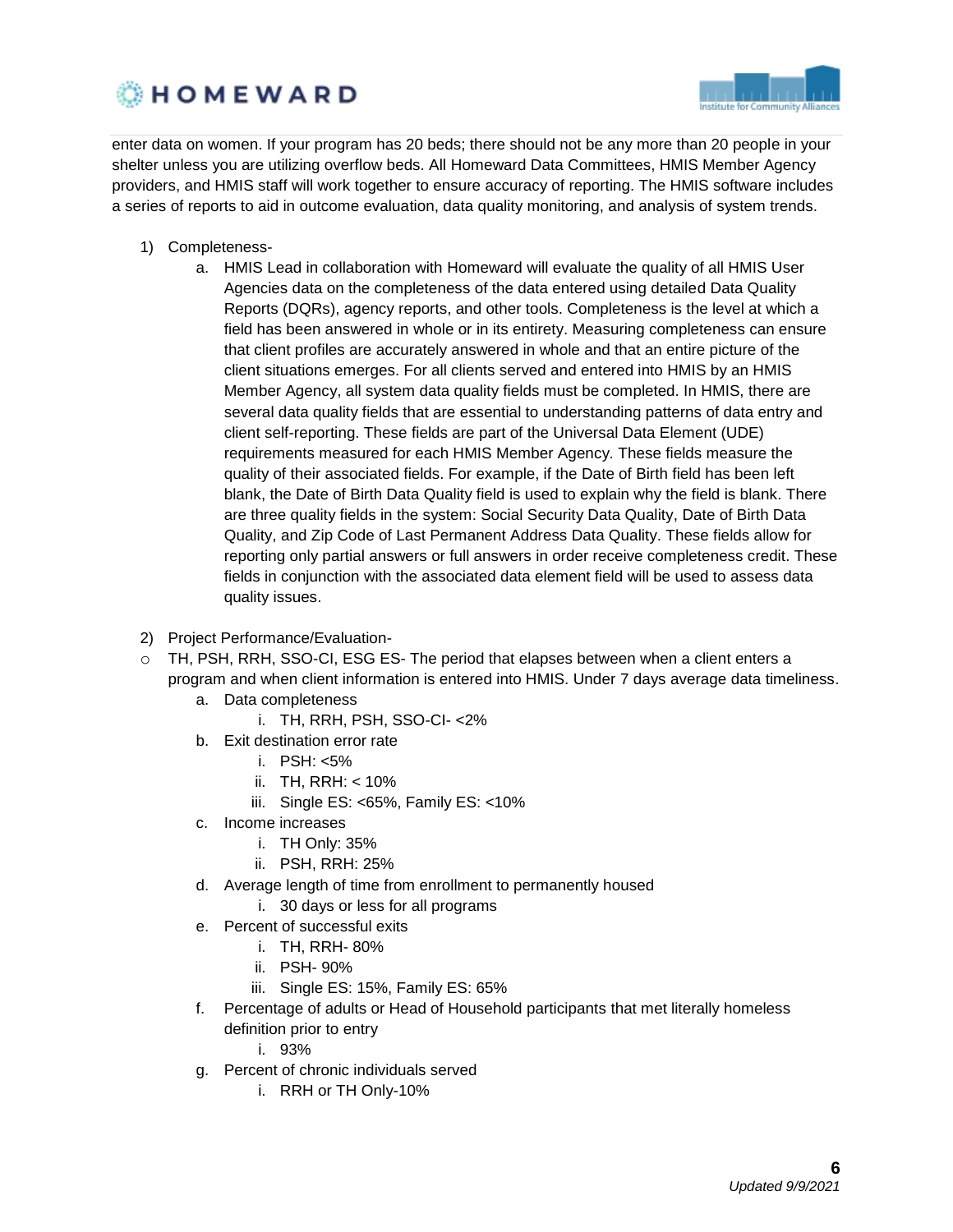



ii. PSH Only- 100%

Centralized Intake- Project Performance/Evaluation- www.homewardiowa.org

- 3) Consistency
	- a. HMIS Lead will evaluate the quality of all HMIS Member Agencies data on the consistency of the data entered. All HMIS User Agencies client data should work consistently to reduce duplication in HMIS by following workflow practices outlined in training. HMIS User Agencies are trained to search for existing clients in the system before adding a new client into the system. Client data can be searched by Client ID, Name, Social Security Number, and Client Alias. HMIS User Agencies are encouraged to follow this protocol. End users review data entries in the database for duplicate entries. Since there cannot be duplicates, the staff must research and request a merge of client records to an ICA system administrator. All HMIS Member Agency client data should adhere to HMIS capitalization guidelines. HMIS User Agencies are trained on the current method and style to enter client level data. No HMIS Member Agency should enter a client name in any of the following ways: ALL CAPS, all lower case, a mix of lower- and UPPER-cAse LeTters, Nicknames in the Name space -- use the Alias box instead.
- 4) HMIS Timeliness
	- a. All agency users should evaluate the quality of all data on the timeliness of the data entered. Timeliness is an important measure to evaluate daily bed utilization rates and current client system trends. To ensure reports are accurate, Member Agencies should ensure that their internal processes facilitate real-time data entry.
	- b. All data must be entered and updated as required, including data elements that are monitored such as Universal Data Elements (for HUD and VA), entry/exits, and services.
	- c. All HMIS User Agency client data should be entered in real-time (or no later than the number of hours as determined by your type of program) after intake, assessment, or program or service entry or exit. Real-time is defined as "the actual time during which a process takes place, or an event occurs." In most cases, client data can be entered into HMIS in real-time - as the client is being interviewed at intake or assessment. The more real-time the data, the more collaborative and beneficial client data sharing will be for all HMIS User Agencies and clients. The goal is to get all program intake and assessment data into HMIS in real-time.
	- d. HMIS User Agencies will use Coordinated Assessment to centralize and coordinate the process of client intake, assessment, and provision of referrals.
	- e. All HMIS User Agency providers should back date any client data not entered in real-time to ensure that the data entered reflects client service provision dates. All required data elements including program entry/exit, service transactions, universal data elements, and bed management must be entered for each client within 24 hours of program entry/exit or service dates. If the date was entered more than 24 hours later than the program entry/exit or service provision, the actual data of service or entry/exit must be used.
	- f. Homeward, HMIS User Agency providers, and ICA staff will work together to ensure the highest quality of data in HMIS. Due to the many reports and projects the ICA staff is asked to provide, HMIS User Agency's' response to ICA staff inquires and correction of

data quality issues is critical. Many programs have very rigid time frames in which the ICA staff must provide updated information. All Agency Administrators should respond to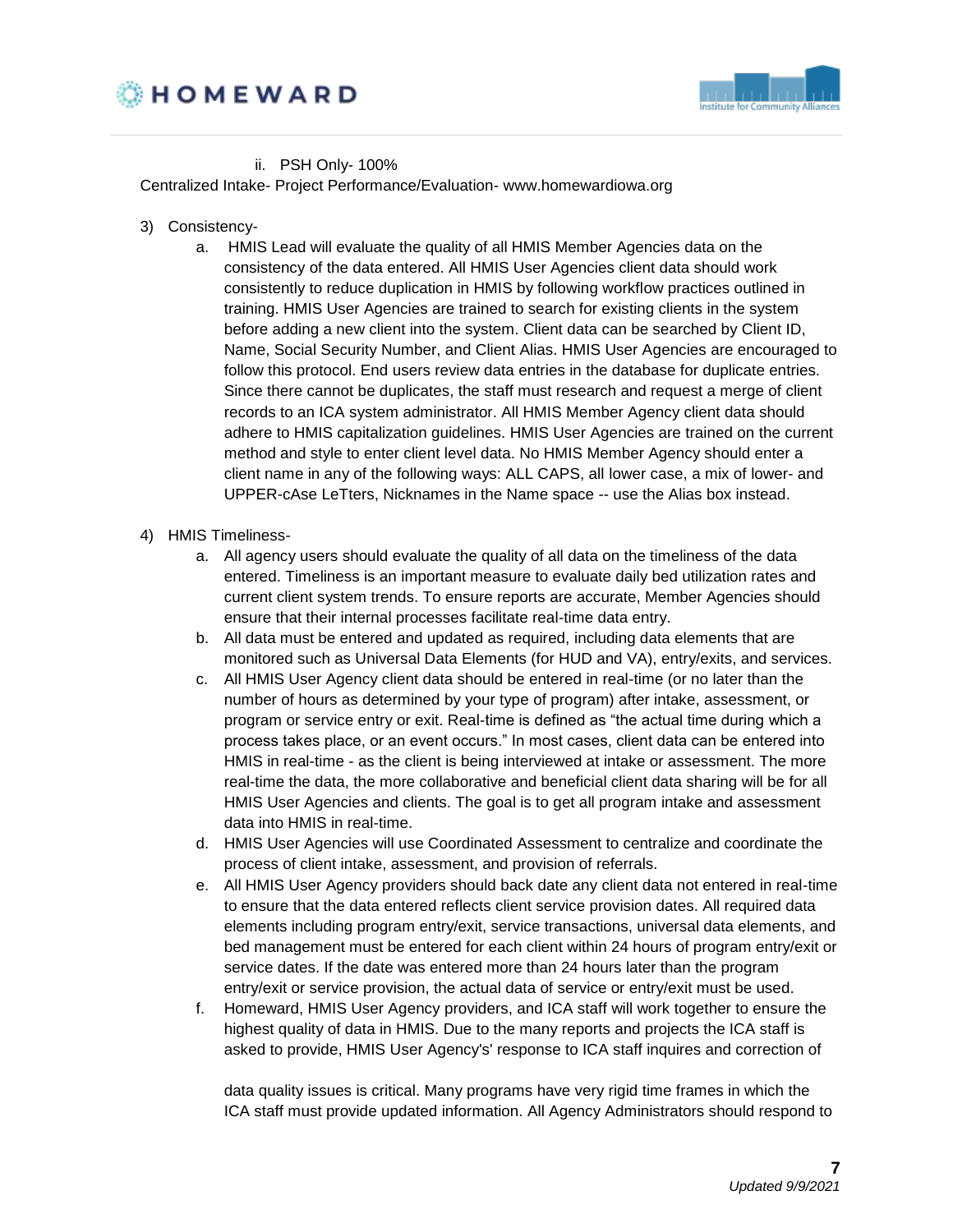



HMIS staff inquiries no later than 48 business hours. In instances of vacation or illness, the back-up Agency Administrator or alternate contact should be contacted.

- g. After a report that outlines data corrections has been sent to the Agency Administrator or backup Agency Administrator, it is the responsibility of the User Agency to correct the issues within 5 business days. Once the corrections have been made, the Agency Administrator or back-up Agency Administrator should update the ICA staff member that sent the corrections.
- h. All HMIS User Agency providers should correct client data in HMIS at least monthly, after running regular scheduled reports. All CoC funded programs are required to be licensed to provide client level data into the HMIS. Programs shall utilize the entry/exit process for every client entered the HMIS.
- 5) Training
	- a. ICA will provide training for Agency Users and facilitate training for ServicePoint, (HMIS System) software vendor.
	- b. ICA will ensure that adequate End-User support is available.
	- c. ICA staff who will train new staff on the uses of the HMIS must personally attend trainings offered by Homeward, HUD or other software vendors to ensure ongoing understanding of the development of HMIS, improved technical reporting capabilities, system updates, etc.
	- d. All ServicePoint users must take a test that covers various topics of HMIS privacy, data collection, system security, and software usage to obtain a "certification." This certification is a requirement to using the HMIS system. Without this certification, users will not have access to the HMIS database.
	- e. Staff who do not attend annual training will be unable to access the HMIS database.
- 6) Monitoring
	- a. On a monthly basis, an agency administrator will review the CoC APR and the Monitoring Report for the previous month within HMIS to ensure that the list of current, exited clients, and service transactions are accurate. Data Quality reports should be reviewed by program manager and/or director to ensure appropriate corrections are made if necessary.
	- b. Reports listed in bullet A will be submitted for each quarter by agencies and reviewed by the HMIS-focused task group quarterly (January, April, July, October) for the previous quarter for accuracy and all findings. The task group will work with the agency on a plan/process to ensure that any inaccuracies are corrected. If any more insight is necessary, this can be taken to CoC Board.
		- i. **Quarterly Report Dates**
			- 1. Quarter 1- January 1-April 1 (Due no later than April  $15<sup>th</sup>$ )
			- 2. Quarter 2- April 1- July 1 (Due no later than July  $15<sup>th</sup>$ )
			- 3. Quarter 3- July 1- October 1 (Due no later than October 15<sup>th</sup>)
			- 4. Quarter 4- October 1- January 1 (Due no later than January  $15<sup>th</sup>$ )
		- c. A Count Report should be added to user Dashboards in ServicePoint to show clients with NULL UDEs, who is missing data elements or clients with Refused or Do not Know responses.